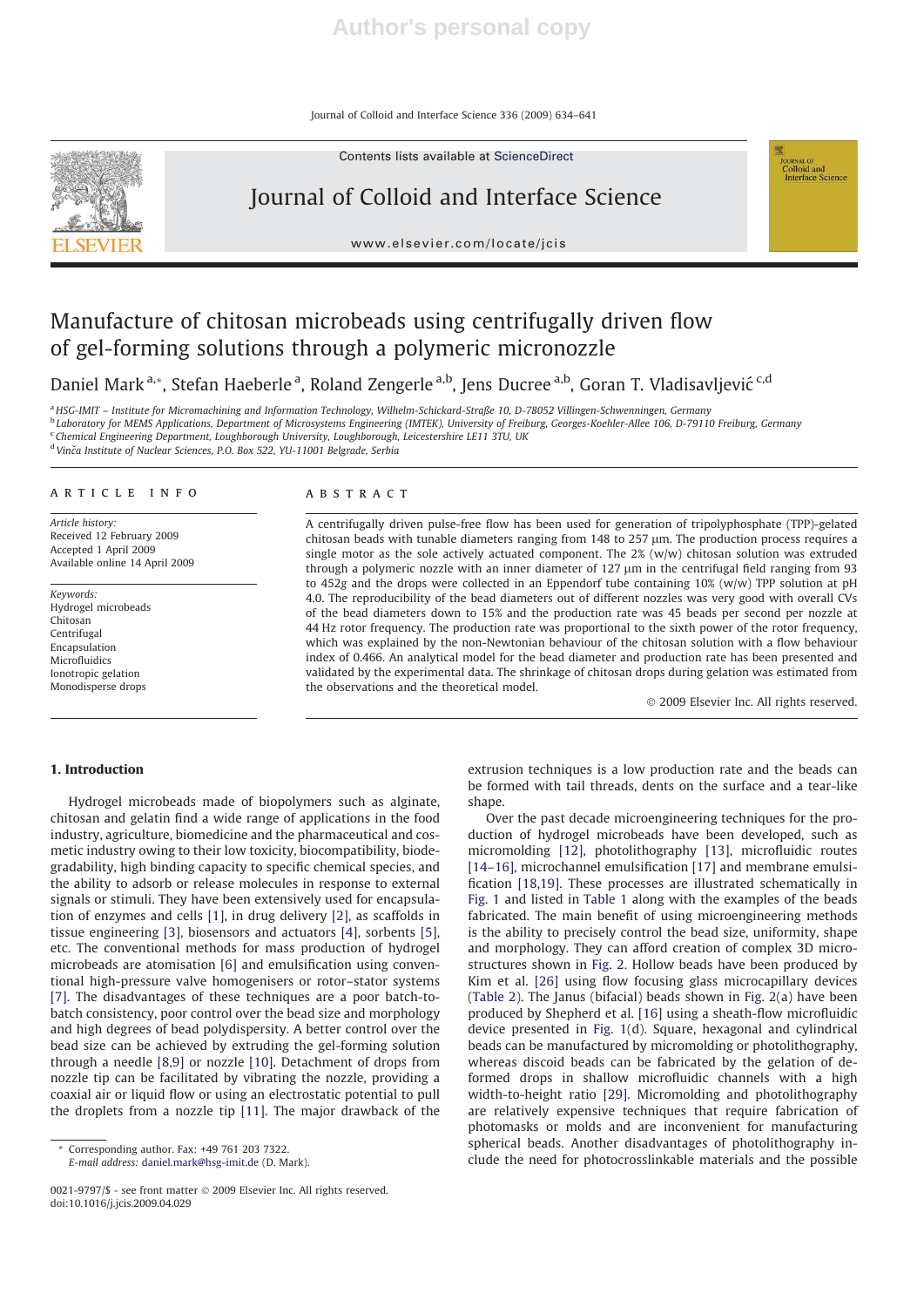

Fig. 1. Innovative microengineering techniques for fabrication of hydrogel microbeads.

detrimental effects of UV irradiation on encapsulants. Microfluidic routes shown in Fig. 1 are not suitable for production of gel beads by ionotropic external gelation, because the drop gelation at the channel outlet would lead to clogging of the channel.

A three-dimensional gel network can be formed by chemical gelation (polymerisation by free-radical processes or via condensation) or by physical gelation, which can involve heating (heat-setting gels), cooling (cold-setting gels) or the addition of multivalent ions (ionotropic gelation). Calcium alginate beads are a typical example of the hydrogel particles generated by ionotropic gelation. The examples of novel microengineering techniques for production of alginate beads are shown in Fig. 3. The same techniques can be used for fabrication of any hydrogel beads through the formation of salt bridges between charged macromolecules. As it is shown

Table 1

| Examples of microengineering techniques for manufacture of hydrogel microbeads. |  |  |
|---------------------------------------------------------------------------------|--|--|
|---------------------------------------------------------------------------------|--|--|

| Method                              | Example of product                                                                                 | Gelation mechanism                                                                                              | Authors              |
|-------------------------------------|----------------------------------------------------------------------------------------------------|-----------------------------------------------------------------------------------------------------------------|----------------------|
| Micromolding in PDMS micropatterns  | PEG and HA hydrogels                                                                               | Photopolymerisation of prepolymer solution<br>(PEGDA or MeHA)                                                   | Yeh et al. [12]      |
|                                     | Calcium alginate beads ( $d = 10-50$ µm, circular,<br>square and hexagonal)                        | Ionotropic gelation of sodium alginate solution<br>with $Ca^{2+}$                                               | Qiu et al. [20]      |
| Photolithography                    | PEG cylindrical beads encapsulating living cells<br>$(d = 50 \text{ or } 600 \text{ }\mu\text{m})$ | Photopolymerisation by exposure to UV light<br>through a mask                                                   | Koh et al. [13]      |
| Microfluidic devices                | Biodegradable Dex-HEMA beads ( $d = 10 \mu m$ )                                                    | Photopolymerisation of Dex-HEMA solution                                                                        | De Geest et al. [21] |
| Silicon microchannel arrays devices | Gelatin beads $(d = 32 \mu m)$                                                                     | Cooling a hot emulsion of aqueous gelatin<br>solution emulsified in iso-octane                                  | Iwamoto et al. [22]  |
|                                     | PNIPAAm beads (26 and 10 $\mu$ m at 20 and 40 °C,<br>respectively)                                 | Photopolymerisation of NIPAAm/APS droplets<br>at room temperature                                               | Ikkai et al. [17]    |
| Membrane emulsification             | Chitosan beads $(d = 0.7-26 \mu m)$                                                                | Crosslinking of emulsified chitosan droplets<br>with glutaraldehyde                                             | Wang et al. [23]     |
|                                     | Agarose beads ( $d = 15-60 \text{ }\mu\text{m}$ )                                                  | Cooling a hot emulsion of aqueous agarose<br>solution emulsified in liquid paraffin/<br>petroleum ether mixture | Zhou et al. [24]     |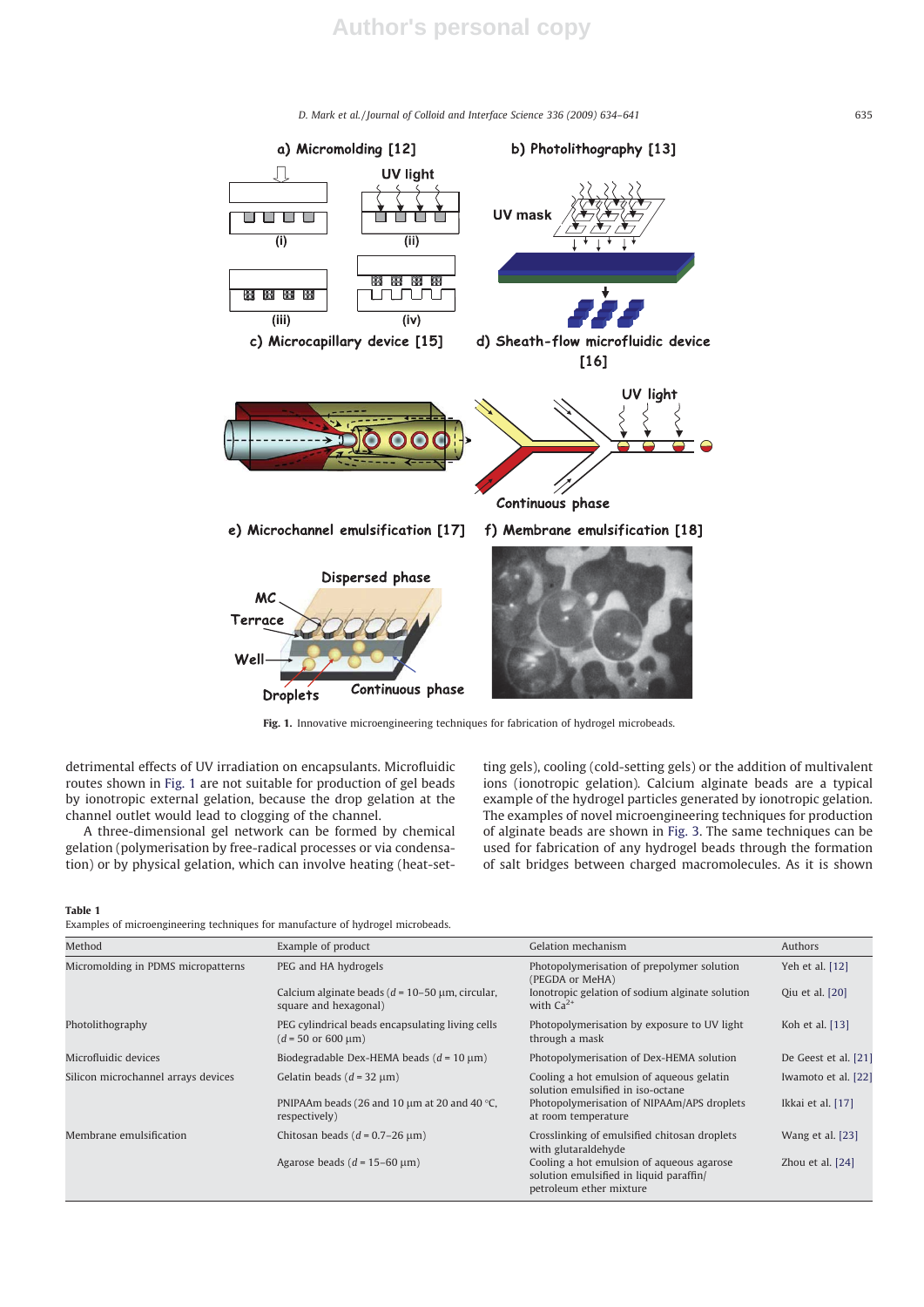

Fig. 2. Examples of complex hydrogel microbeads fabricated through various microfluidic and membrane emulsification routes.

#### Table 2

|  |  |  |  | Versatile morphologies of hydrogel particles fabricated through microfluidic and membrane emulsification routes. |  |
|--|--|--|--|------------------------------------------------------------------------------------------------------------------|--|
|  |  |  |  |                                                                                                                  |  |

| Morphology                                         | Chemical structure                                                                                          | Gelation mechanism                                                                                                | Authors                            |
|----------------------------------------------------|-------------------------------------------------------------------------------------------------------------|-------------------------------------------------------------------------------------------------------------------|------------------------------------|
| Hollow beads                                       | PNIPAAm beads                                                                                               | Polymerisation of core-shell drops in glass microcapillary<br>devices due to diffusion of initiator from the core | Kim et al. [25]                    |
| Gel beads with colloidal<br>shells (colloidosomes) | PNIPAAm beads coated with PS particles                                                                      | Polymerisation at room temperature upon mixing                                                                    | Kim et al. [26]                    |
| Bifacial (Janus) beads                             | Spherical and discoidal PAAm beads filled with differently Photopolymerisation<br>coloured silica particles |                                                                                                                   | Shepherd et al. [16]               |
|                                                    | Peptide beads half-filled with red-dye solution                                                             | Self-assembly                                                                                                     | Um et al. [27]                     |
| Hexagonal, cylindrical<br>and square beads         | Calcium alginate beads<br>MeHA and PEGDA beads                                                              | Ionotropic gelation<br>Photopolymerisation                                                                        | Qiu et al. [20]<br>Yeh et al. [12] |
| W/O/W emulsion with<br>gelled internal droplets    | Corn oil drops containing internal WPI-gel beads                                                            | Heating W/O emulsions at 80 $\degree$ C and secondary emulsification Surh et al. [28]                             |                                    |

in Fig. 4, the main strategies for initiating ionotropic gelation are internal gelation, external gelation, coalescence-induced gelation and rapid mixing. In the internal gelation [7], emulsified droplets contain a gel-forming polymer and a crosslinking agent in a nondissociated (inactive) form (e.g.  $Ca^{2+}$  in the form of  $CaCO<sub>3</sub>$ ), whereas the continuous phase contains a species (e.g.  $H^+$ ) that diffuses into the droplets and triggers the release of the crosslinking agent and subsequent gelation. This method was used to generate Ca-alginate beads by diffusion of acetic acid from the continuous oil phase to the sodium alginate drops containing fine dispersion of  $CaCO<sub>3</sub>$  [14,33]. This approach will not be applied in this work because the resultant beads are often too soft and have a high tendency to aggregation, due to weak gelation [14]. In the external gelation, the droplets contain only a gel-forming biopolymer and a crosslinking agent diffuses from the external phase to induce gelation. It is usually a gelation mechanism in extrusion and atomisation processes, although it was recently used by Zhang et al. [34] to produce Ca-alginate beads in flow focusing microfluidic device. Choi et al. [30] have fabricated Ca-alginate beads by direct rapid mixing of alginate and CaCl<sub>2</sub> solutions in a microfluidic T-junction. Here, the drop formation rate should be greater than the gelation rate to suppress the gelation process before the drops are

pinched-off from the junction. In the coalescence-induced process, the gel formation is achieved by coalescence of monodisperse droplets of a biopolymer solution with monodisperse droplets of a crosslinking solution [35]. However, it is impossible to completely prevent coalescence between the two sodium alginate drops, which leads to the formation of polydisperse beads when such bigger drop coalesces with the drop containing crosslinking solution.

In this work, chitosan gel microbeads will be fabricated by extruding chitosan solutions through a polymeric micronozzle using centrifugal force ranging from 93 to 452g [36,37]. The ionotropic external gelation of chitosan drops will be achieved by crosslinking positively charged chitosan macromolecules with tripolyphosphate anions at pH below the pK value of chitosan, as can be seen in Fig. 5. Chitosan is a linear polysaccharide composed of randomly distributed D-glucosamine and N-acetyl-D-glucosamine units linked by  $\beta$ -(1-4) glycosidic bonds. It can be obtained by partial deacetylation of chitin extracted from the shells of crustaceans, such as shrimps, crabs, and lobsters. Chitosan beads have been widely used in drug delivery applications [38], for the immobilisation of cells, enzymes and antibodies [39], as chromatographic supports [40] and adsorbents for removal of metal ions from organic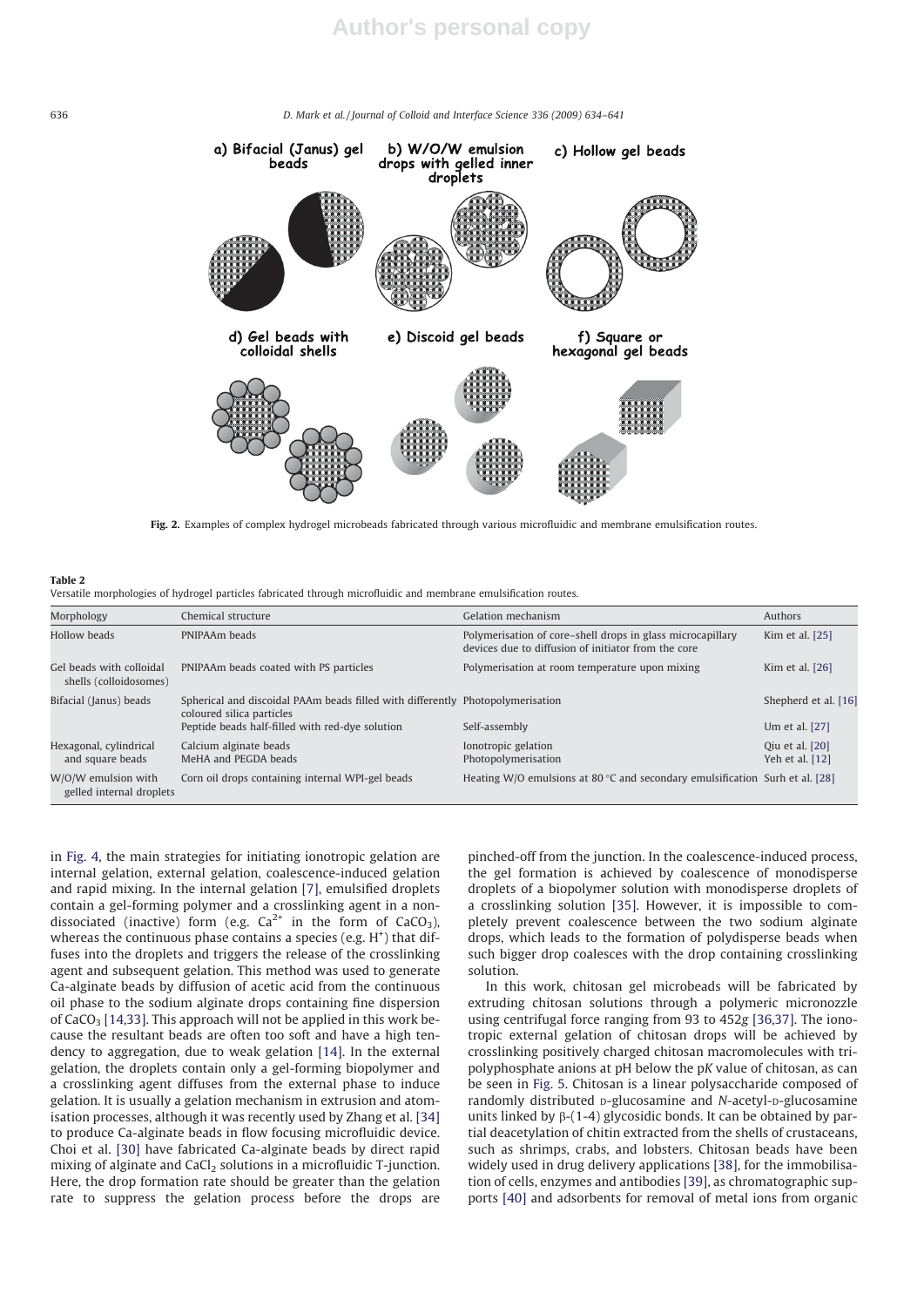

Fig. 3. Microengineering techniques for production of calcium alginate microbeads by ionotropic gelation. The techniques are applicable for production of hydrogel beads of any biopolymer. (See above-mentioned references for further information.)



Fig. 4. Main strategies for production of hydrogel beads by ionotropic gelation. For gelation of positively charged biopolymers, multivalent anions must be used instead of  $Ca<sup>2</sup>$ 

and aqueous solutions [41]. Conventional techniques for production of chitosan microbeads include spray drying [42], simple coacervation, complex coacervation with alginate [43], pressure-driven extrusion through nozzle [44] or needle [45], and emulsification combined with solvent evaporation and/or crosslinking with glutaraldehyde [46]. Recently, membrane emulsification [23] and flow focusing microfluidic devices [47] has been explored for the production of size controlled chitosan beads.

This work is the first experimental study of preparation of chitosan beads using micronozzle on a centrifugal platform. The advantages of this process are: (i) The centrifugal force enables a pulse-free flow of gel-forming solution through micronozzle which

allows for generation of uniformly sized beads. Size uniformity is essential in fundamental pharmaceutical and cell biological investigations, because it leads to enhanced control over drug release kinetics and precise control over the metabolism of encapsulated cells; (ii) Several micronozzles can be operated simultaneously on the same platform; (iii) The volume of gel-forming solution in the feed reservoir can be less than 500 µL, which is convenient for the development of new product formulations; (iv) The bead diameter can vary over a wide range and can precisely be controlled by adjusting the rotational speed of the centrifuge and the exit diameter of the nozzle; (v) An air gap between the nozzle outlet and the hardening solution prevents the nozzle from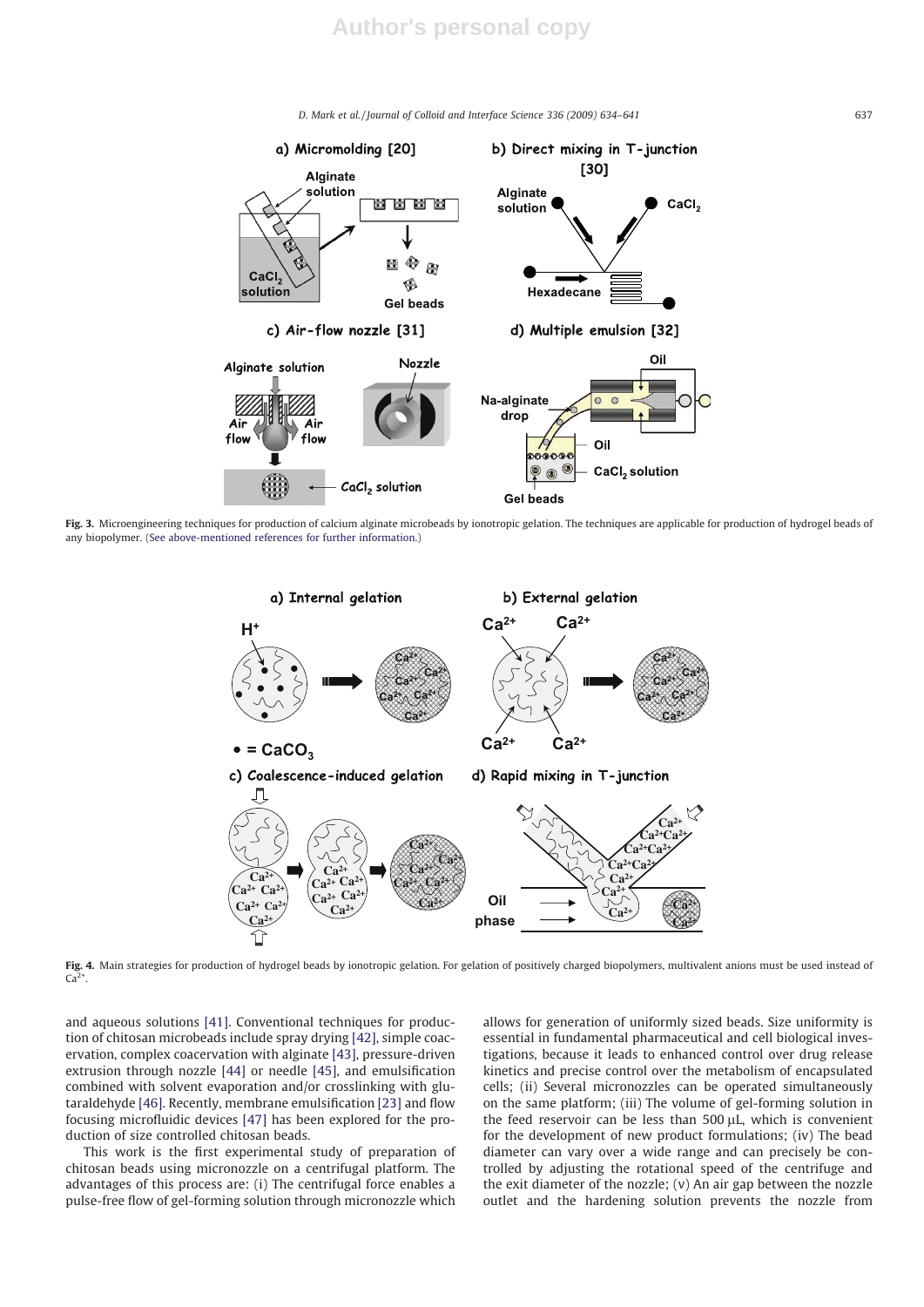

Fig. 5. Structure of chitosan gel crosslinked with tripolyphosphate anions at pH below 6.5.

clogging, which is a clear advantage compared with microfluidic processes described in Fig. 1; (vi) Unlike all fabrication methods shown in Figs. 1 and 2, the beads are collected directly in standard Eppendorf tubes to allow easy post-production handling without cross contamination.

### 2. Materials and methods

Fig. 6 illustrates the concept of bead production in this work and the experimental setup. The crosslinking solution is filled into Eppendorf tubes placed into holes in a swinging bucket rotor [37]. As soon as the centrifuge is started, the swinging buckets are driven into a horizontal position by the centrifugal pseudo-force  $\mathbf{F}_{\omega}$ and the droplets that form at the tip of the micronozzles fly freely into the crosslinking solution and the gelation is initiated. The process can be monitored via a stationary stroboscopic camera and a flashlight (Fig. 7). The sub- $\mu$ s shutter speed allows sharp images even at the rotational frequencies of up to 100 Hz. Fig. 8 shows typical stages of the drop formation process captured by the stroboscopic camera.

The size of the droplets that form at the nozzle can be determined by calculating the droplet diameter d for which the gravitational (pseudo-)force surpasses the surface tension force. The



Fig. 6. Schematic of the experimental setup consisting of centrifugal platform with a polymeric micronozzle and Eppendorf tube in a swinging bucket.



Fig. 7. Photograph of the experimental setup.

gravitational force acting on the mass  $m$  in a reference frame rotating with the frequency  $v$  is

$$
F_g = m\omega^2 r \tag{1}
$$

where  $\omega = 2\pi v$  is the angular frequency and r is the distance from the centre of rotation. The surface tension force  $F_{\sigma}$  for a nozzle with diameter  $d_n$  is

$$
F_{\sigma} = \pi d_n \sigma \tag{2}
$$

where  $\sigma$  is the surface tension of the liquid. For  $F_g$  =  $F_\sigma$  this leads to a droplet diameter of droplet diameter of

$$
d = \sqrt[3]{\frac{6d_n \sigma}{\rho \omega^2 r}}
$$
 (3)

with  $\rho$  being the density of the liquid.

At the high peripheral speeds the air drag force  $F_{drag}$  acting on the forming droplet has to be considered as well:

$$
F_{\text{drag}} = \frac{1}{2} C_d v^2 \rho_{\text{air}} A \tag{4}
$$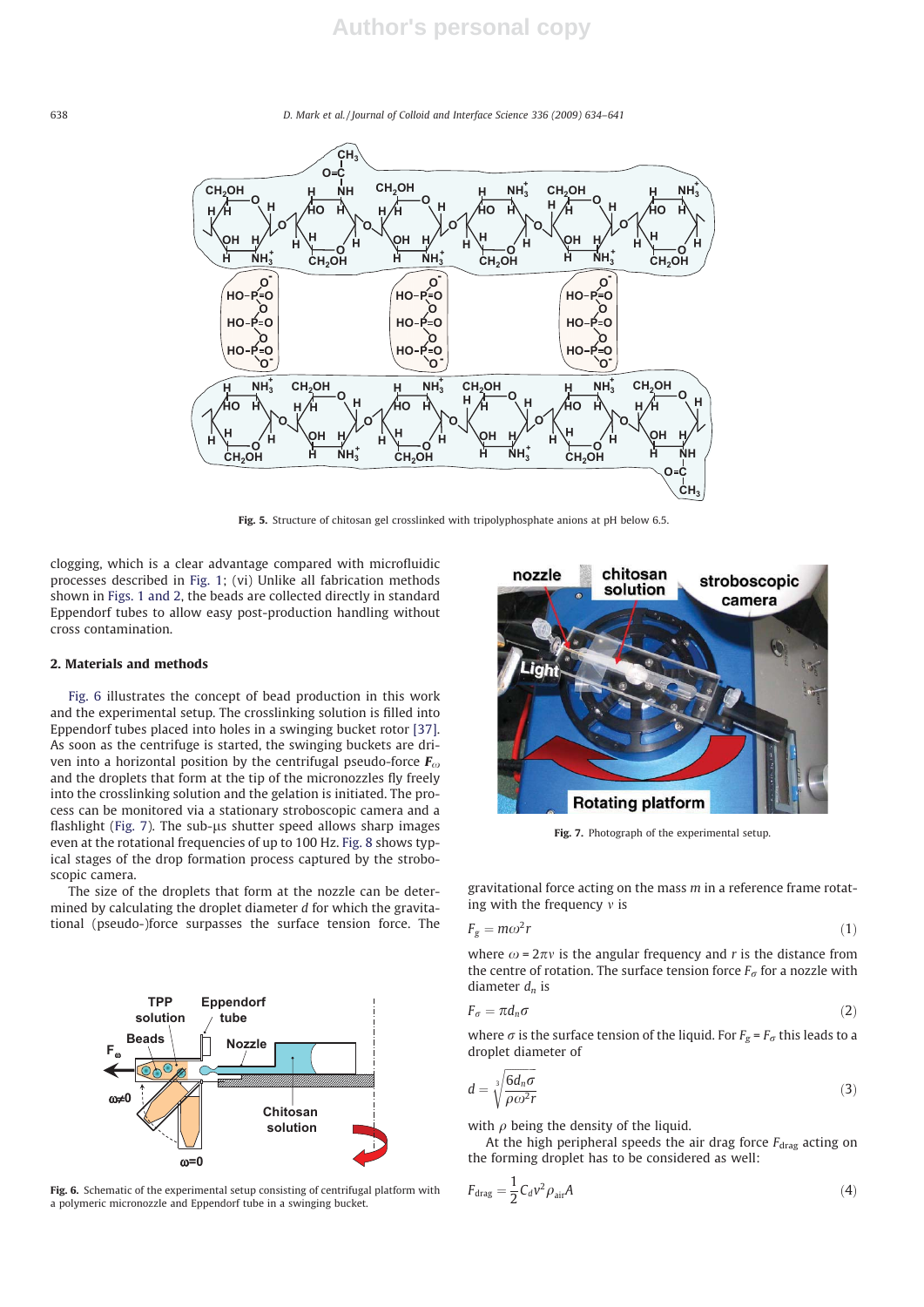

Fig. 8. Sequential stroboscopic images of the droplet formation process at 25 Hz: (a–c) a liquid (2% chitosan solution) is subjected to a centrifugal pseudo-force field that leads to a droplet growth at the end of the nozzle. (d and e) The surface tension of the liquid favours a spherical shape which leads to a thinning neck between the droplet and the remaining liquid in the nozzle. (f) Finally, the droplet detaches and moves towards the receiving reservoir.

where  $C_d = 0.1$  is the drag coefficient for a smooth sphere at  $Re > 2 \times 10^5$ ,  $v = \omega r$  is the peripheral velocity of the nozzle,<br> $Q_{\text{min}} = 1.2 \text{ kg/m}^3$  is the density of the surrounding air and  $A = \pi d^2/4$  $\rho_{\text{air}} = 1.2 \text{ kg/m}^3$  is the density of the surrounding air and  $A = \pi d^2/4$ <br>is the projected frontal area. At our maximum rotational frequency is the projected frontal area. At our maximum rotational frequency of 44 Hz,  $F_{drag}$  was less than 3% of the gravitational force and thus negligible in the following calculations.

In this study, the gel-forming biopolymer solution was 2% or 3%  $(w/w)$  chitosan solution in 2%  $(w/w)$  acetic acid solution (medium molecular weight chitosan and glacial acetic acid, Sigma–Aldrich Chemie GmbH, Germany). The beads produced with  $1\%$  (w/w) chitosan were very soft and prone to agglomeration. The crosslinking solution was a 10% (w/w) sodium tripolyphosphate (TPP, 85%, Sigma–Aldrich Chemie GmbH, Germany) adjusted with acetic acid to pH 4.0. As a micronozzle we used a polyimide capillary with 127 um inner diameter (Detakta GmbH & Co. KG, Germany). The particle size distribution of the resultant beads have been measured by a light scattering particle size analyser (LS 230, Beckman Coulter GmbH, Germany).

The beads have been produced simultaneously from two micronozzles and then the contents of the two Eppendorf tube were mixed together for measurements. Each nozzle was attached to a 300 µL reservoir containing the chitosan solution. Drops have started to detach at about 20 Hz rotational frequency and the upper limit for safe operation of the rotor was 44 Hz. The pressure difference  $\Delta p$  (=2 $\rho \pi^2 v^2 r^2$ ) of the liquid in the nozzle should exceed<br>the capillary pressure  $p_c$  (=4 $\sigma/d_c$ ) before the liquid can flow the capillary pressure  $p_c$  (=4 $\sigma/d_n$ ) before the liquid can flow through the nozzle. The minimum rotor frequency required for liquid flow can be calculated by solving the equation  $\Delta p = p_c$  for v:

$$
v_{\min} = \frac{1}{\pi r} \sqrt{\frac{2\sigma}{d_n \rho}}
$$
\n<sup>(5)</sup>

From Eq. (5)  $v_{\text{min}}$  = 17 Hz, which is in good correlation with the experimental observations.

# 3. Results and discussion

Fig. 9 shows the variation of the bead diameter and the production rate with the rotor frequency for 2% (w/w) chitosan solution. The values of parameters in Eq. (3) used for plotting the theoretical curve shown with the solid line in Fig. 9(a) are:  $d_n = 127 \text{ }\mu\text{m}$ ,  $\sigma$  = 63.4 mN m<sup>-1</sup> (measured using the pending drop method with contact angle system OCA, DataPhysics Instruments GmbH, Germany),  $\rho = 1010 \text{ kg m}^{-3}$ , and  $r = 58 \text{ mm}$ . Table 3 shows the sum-<br>mary of the experimental results. The discrepancy between the mary of the experimental results. The discrepancy between the



Fig. 9. The characteristics of the bead formation: (a) diameters of hardened beads measured by light scattering compared to the diameters of the ejected drops observed on stroboscopic images. (b) Bead production rates at different rotational frequencies.

Table 3

The mean diameter of chitosan beads, the coefficient of variation and the production rate as a function of the rotor frequency.

| Centrifugal<br>frequency/Hz | Mean bead<br>$diameter/\mu m$ | CV(%) | Production<br>rate/ $s^{-1}$ |
|-----------------------------|-------------------------------|-------|------------------------------|
| 20                          | 257                           | 15    | 0.7                          |
| 25                          | 222                           | 15    | 1.9                          |
| 30                          | 193                           | 20    | 5.4                          |
| 35                          | 182                           | 19    | 9.8                          |
| 40                          | 166                           | 18    | 24.5                         |
| 44                          | 148                           | 22    | 45.2                         |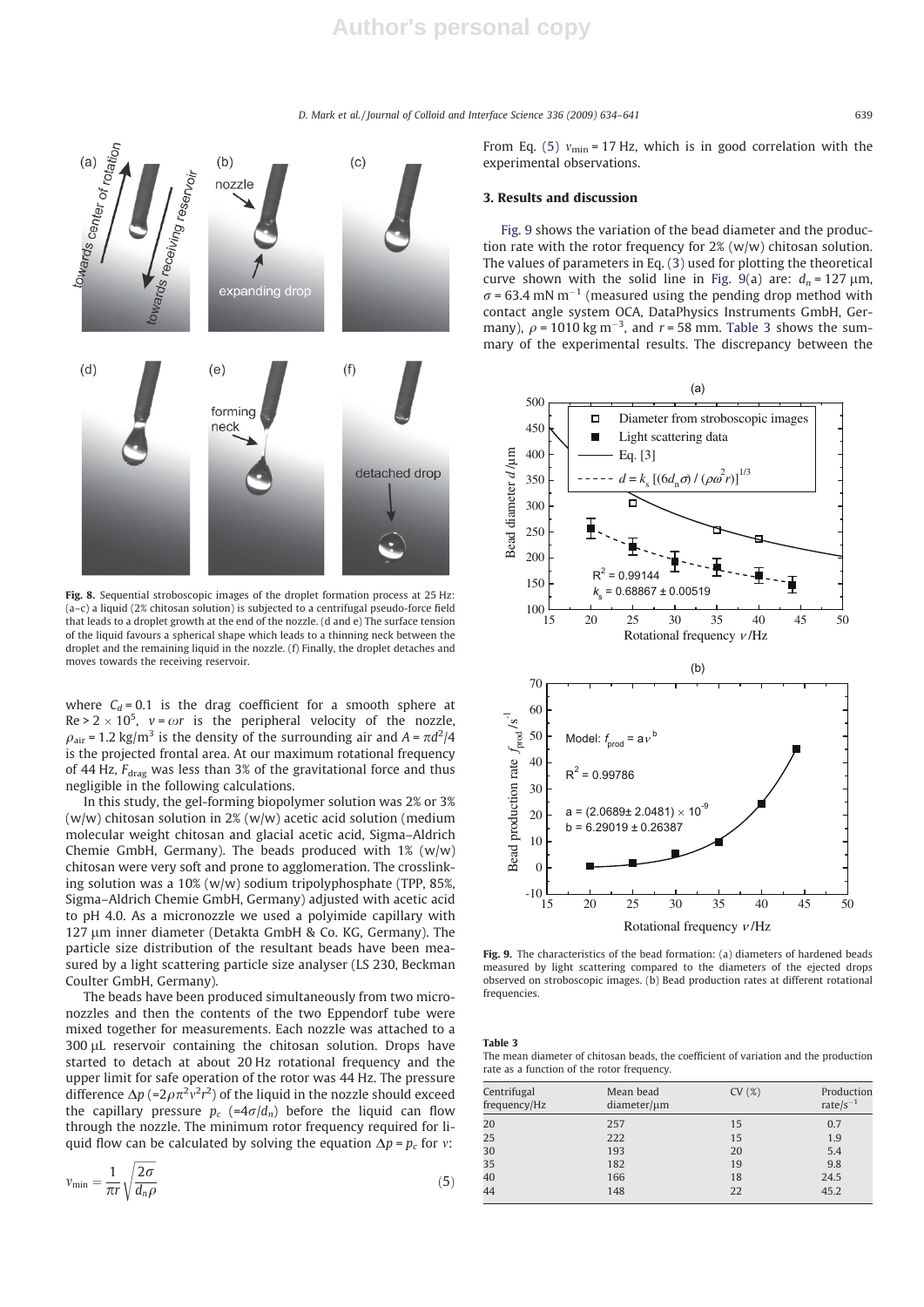

Fig. 10. (a) Size distribution histograms of the hardened beads produced at 20 and 44 Hz with 2% chitosan. (b) Microscopic image of the beads produced at 20 Hz with 2% chitosan confirms a very uniform size and spherical shape without agglomeration (scale bar: 200 µm). (c) Beads produced at 25 Hz with 2% chitosan. The beads are smaller than at 20 Hz, but retain its spherical shape. (d) Beads produced at 30 Hz with 3% chitosan. Due to the faster gelation and greater viscosity of the solution, the beads have a tear-like shape, because the flying drops rapidly gelify when they come into contact with the hardening solution.

drop diameters predicted by Eq. (3) and their measured values can be explained by shrinkage of the chitosan drops during gelation, because water is expelled from the drops as gelation progresses. The best fit line of Eq. (3) modified with a shrinkage factor  $k_s$  suggests that the bead diameter was reduced to about 69% of its original diameter during gelation. The drop diameters estimated by spot-checking stroboscopic images are in a good agreement with the diameters predicted using Eq. (3), as shown in Fig. 9(a).

The hardened beads have a relatively narrow size distribution with CVs between 15% and 22%. Their size can be tuned between 148 and  $257 \mu m$  by controlling the rotational frequency. The effect of nozzle diameter on the particle size was not investigated in this work, but our previous work with alginate beads using the same technique [36,37] shows that the size of microbeads is proportional to the third root of the nozzle diameter,  $d_n$ , as predicted by Eq. (3). Particle size distribution histograms of the chitosan beads fabricated at 20 and 44 Hz with 2% (w/w) chitosan solution are shown in Fig. 10, as well as three typical microscopic images of the beads. The initial production rate was 0.7 beads per second and nozzle at 20 Hz but increased greatly with the rotational frequency. At 44 Hz the bead production was still stable and more than 45 beads were produced per second and nozzle. The production rate could probably be increased further with a better rotor balance. A stable parallel production out of two nozzles demonstrate the suitability for parallelisation of the process on a single motor. The process can be further scaled up using four or six radially positioned nozzles with an additional advantage that gel beads of different chemical structure can be simultaneously fabricated on the same platform using different gel-forming solutions in different feed reservoirs. As shown in Fig. 10(d), the beads made from 3% chitosan solution were tear-like in shape, which could be attributed to faster gelation, as the rate of gelation was approximately proportional to the chitosan concentration. On the other hand, an increased viscosity of the chitosan solution leads to the decreasing tendency of the drops to regain its spherical shape, which is energetically the most favourable shape.

As Fig. 9 suggests, the bead production rate  $f_{\text{prod}}$  increases with approximately the 6th power of the rotational frequency. To explain this tendency, we have to bear in mind that chitosan is a non-Newtonian, shear-thinning liquid [48]. The viscosity  $\eta$  of a non-Newtonian liquid can be written as [49]:

$$
\eta = K \dot{\gamma}^{n-1} \tag{6}
$$

where K is the consistency index,  $\dot{\gamma}$  the shear rate and n the flow behaviour index. Hagen–Poiseuille's law can be applied to predict the chitosan flow rate through the microcapillary assuming a laminar flow:

$$
Q = \frac{\Delta p}{\eta} \frac{\pi (d_n/2)^4}{8l} \tag{7}
$$

where  $\Delta p$  is the pressure difference along the capillary of length *l*. Therefore, the mean shear rate is proportional to the volumetric flow rate Q:

$$
\dot{\gamma} = \frac{u_{\text{max}}}{d_n/2} = \frac{\Delta p (d_n/2)^2}{4\eta l} \frac{1}{d_n/2} = Q \frac{2}{\pi (d_n/2)^3}
$$
(8)

where  $u_{\text{max}}$  is the velocity along the capillary axis. Substituting  $\eta$  and  $\dot{\nu}$  from Eq. (6) using Eq. (7) and (8), respectively, we obtain and  $\dot{\gamma}$  from Eq. (6) using Eq. (7) and (8), respectively, we obtain

$$
C\frac{\Delta p}{Q} = Q^{n-1} \tag{9}
$$

where C is a constant. To relate Eq. (9) to the bead production rate  $f_{\text{prod}}$  we use the fact that the volume flow rate in the capillary is equal to the volume of a single drop multiplied by the number of drops generated per unit time:

$$
Q = V_{\text{drop}}f_{\text{prod}} = \frac{\pi d^3}{6} f_{\text{prod}} \stackrel{Eq(3)}{=} \frac{\pi}{6} \frac{6d_n \sigma}{\rho \omega^2 r} f_{\text{prod}}
$$
(10)

Considering that  $\Delta p$  depends quadratically on the angular frequency  $\omega$  and using Eqs. (9) and (10), we obtain

$$
f_{\text{prod}} = a\omega^{\frac{2+2n}{n}} \tag{11}
$$

where *a* is a constant. Our experimental results shown in Fig. 8 suggest a value of 6.29 for the exponent on  $\omega$ , resulting in a flow behaviour index of  $n = 0.466$  from Eq. (11). This is consistent with the value of  $n = 0.497$  measured by Hwang and Shin [48] for a 2% chitosan solution at the shear rates greater than  $10 s^{-1}$ . In this work, the mean shear rate in the nozzle was in the range between 48 and  $635 s<sup>-1</sup>$ , which corresponds to the apparent viscosity of the chitosan solution from 4.1 to 1.1 Pa s.